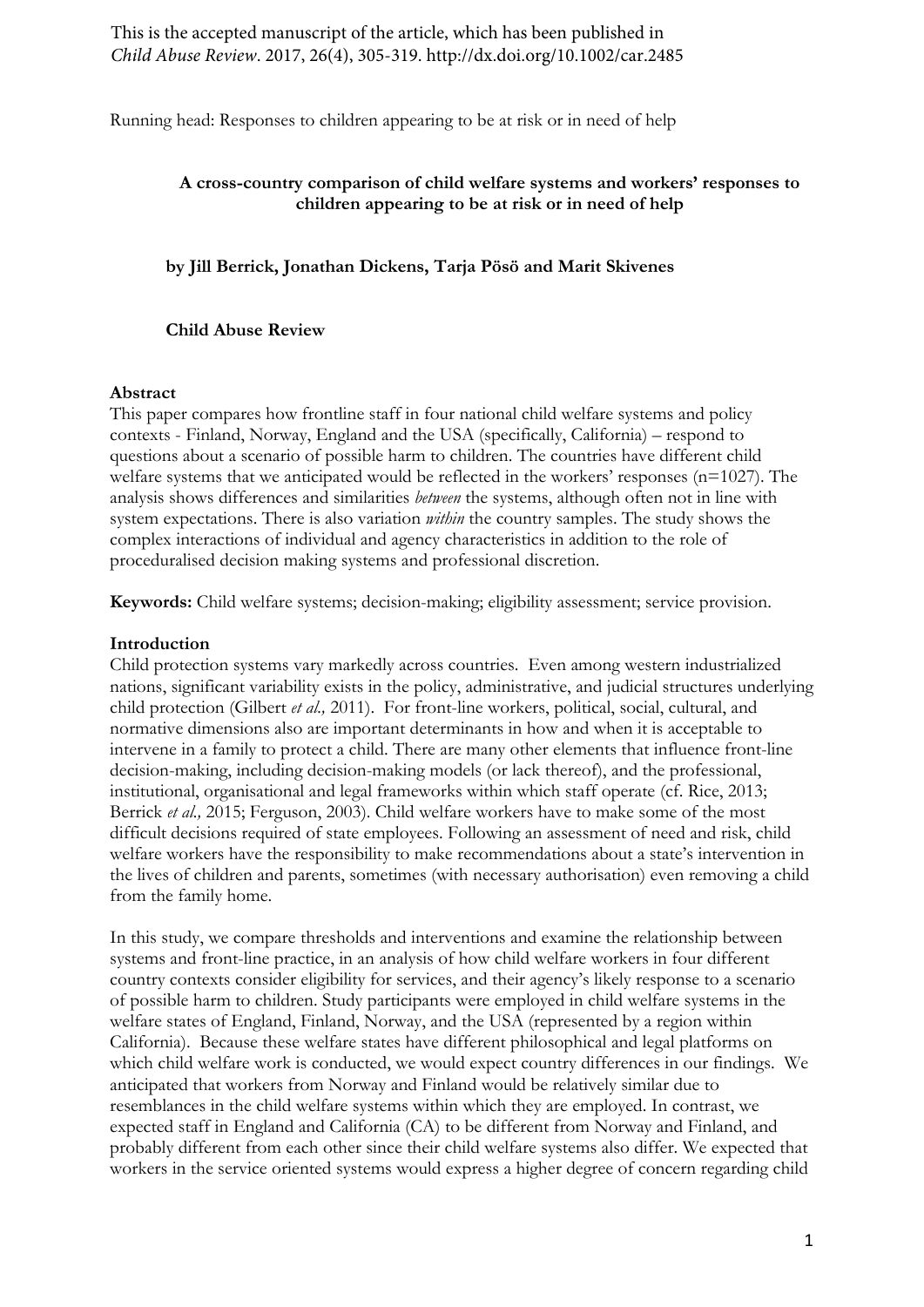well-being than their peers in the risk oriented systems. Due to the lack of formal decisionmaking tools in the two Nordic countries, we anticipated more variation between workers there, whereas due to the greater prevalence of these tools in the Anglo-American systems, we expected less variation between workers. We also expected that worker and workplace characteristics might explain some differences. We used an on-line vignette method, and received responses from 1027 child welfare employees.

We first outline what is known about the wider welfare systems and models within which each country's child welfare system is embedded, followed by a review of what is known on this topic from an international perspective. Next we present our methods and data materials, followed by the findings, discussion, and concluding remarks.

### **Context and research**

Most child protection systems are based on a basic set of principles relating to public responsibility for children at risk (Burns *et al.,* 2017) and Gilbert *et al.,* (2011) suggest that child welfare systems are becoming more similar. However there are also distinct differences between societies and systems in how children are protected. Child welfare workers in California, England, Finland and Norway are embedded in different welfare states, child welfare systems and contextspecific frameworks for how to perceive risk, how to assess need, and how to respond to social problems. In the welfare state literature, the USA is conceptualized as a liberal welfare regime, with little state involvement in family life, and few universal services (Aspalter, 2011). Finland and Norway are widely described as social democratic welfare states, each with a tight welfare safety net offering numerous universal welfare services. The UK was categorized as a liberal welfare regime by Esping-Andersen (1990), but today scholars point out that it is only an approximation of this type (Aspalter, 2011). The latter argument is supported in empirical testing of welfare states, where in four out of five analyses the UK has not been categorized as a liberal welfare state but as a radical or undefined type (Arts and Geliessen, 2002). Nested within their welfare state models, the four countries involved in this study have different child welfare systems (Gilbert *et al.,* 2011): Norway and Finland have a family service and child-focused system (Skivenes, 2011; Pösö, 2011), the USA has a child protection system, and England has a hybrid system, starting from a family service perspective but heavily tilted towards child protection (Gilbert *et al.,* 2011; Berrick*,* 2011; Parton and Berridge, 2011).

These differences are material. In each of these countries, children and their families become eligible to participate in the child welfare service system by different means. In Norway and Finland, a "best interests of the child" framework prevails, where staff are trained to assess for child well-being, and child and family need. Who is eligible is, in essence, a question of who is in *need*. Once children's need is established, staff's work is set in a context of a service system that is targeted within universalism, and where efforts to maintain family integrity can be extensive and long-lasting. The residual welfare state of the US translates into a framework of *safety*, not need. Children are identified as potentially eligible for services by means of a child maltreatment referral to a public child welfare agency. Staff are then trained to respond to these signals of concern and to assess for *imminent harm* or *risk of harm* to the child. If eligibility is established, targeted services are provided that are typically time-bound and are unevenly available, depending on the jurisdiction. England has been categorised as a risk-oriented system in terms of actual practice (Berridge, 1997; Lynch and Burns, 2012), even though legislation places a duty on the statutory services to support vulnerable families, and child removal should not normally take place unless prior assistance has been offered (Parton and Berridge, 2011; Stafford *et al.,* 2012: p. 145; Tunstill *et al.,* 2010).

Eligibility criteria differ in important respects, and each of these countries' child welfare systems utilize different assessment tools and approaches (Berrick *et al.,* 2015). In California, most county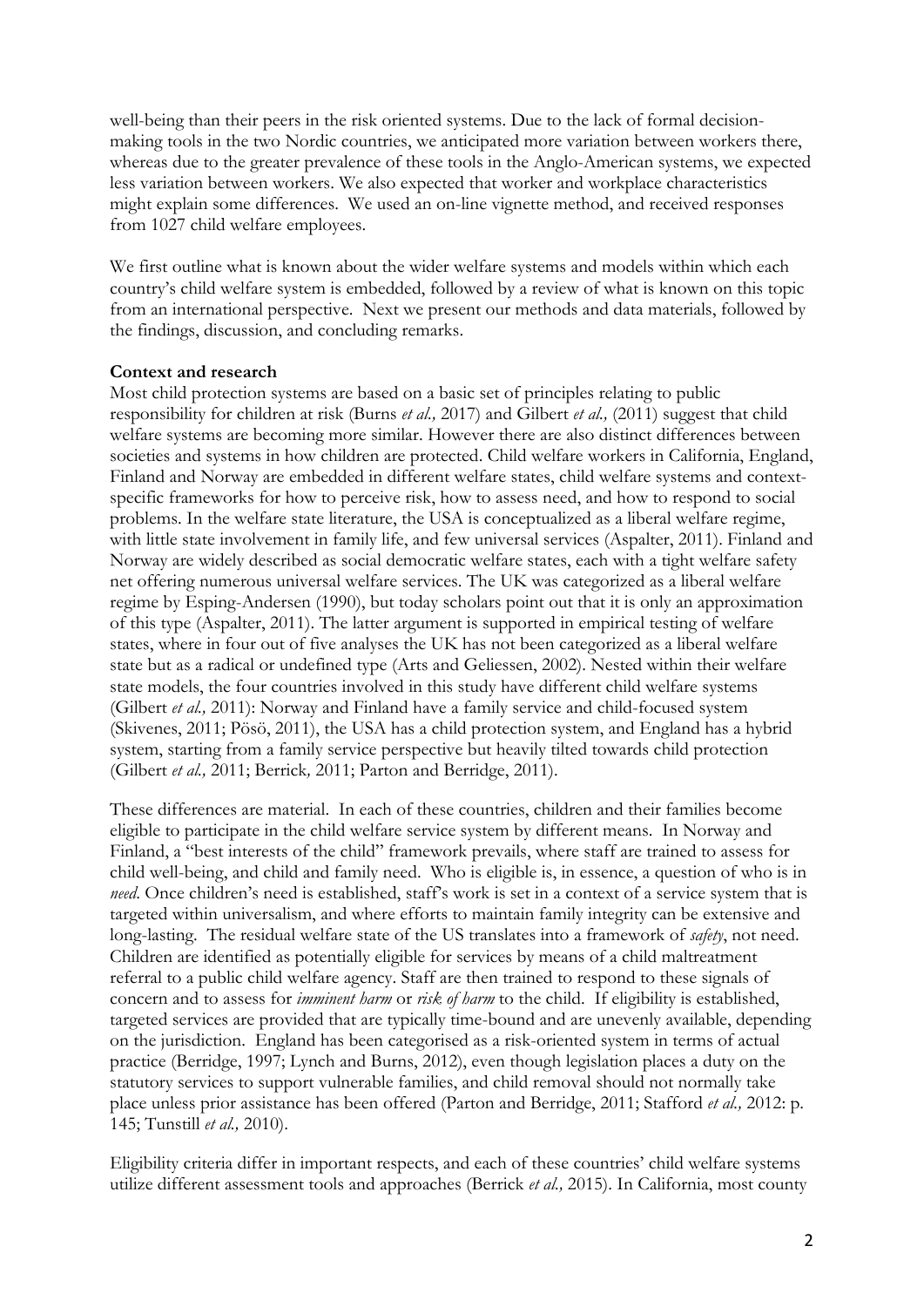workers are guided by the use of structured actuarial models to determine child risk and safety (Berrick, 2011). English staff use a national assessment framework, introduced in 2000 (DH *et al.,* 2000, now in HM Government 2015). Use of the framework is a government requirement, but it is not a prescriptive tool in which each item has to be scored; rather, the purpose is to give a framework for professional judgement and multi-agency work, within a highly proceduralised system (Horwath, 2002; Munro, 2011; Parton, 2011). Finnish and Norwegian child welfare workers primarily use a professional discretion model (Pösö, 2011; Skivenes, 2011), so that principles and thresholds are to be interpreted by the social workers' professional standards. A detailed outline of the formal regulations for these four systems is presented elsewhere (Berrick *et al.,* 2015) and show how the Nordic countries have de-regulated systems, whereas the Anglo-American systems are more highly regulated.

Once eligibility has been established, staff in all of these countries have available to them some services – though there may be more or fewer based on the country – which we characterize as *supportive* as they aim to support the family as a unit. Workers in these countries also have the option of recommending removal of the child from the parent's care. This we characterize as an *intrusive* state intervention and one that legal frameworks in each country guard against, barring no other alternative. The system features and the frames and regulations that are established for how workers within each country should proceed, might lead one to anticipate that workers will be different between countries, but relatively similar within. The literature examining street-level bureaucracy (Lipsky, 1980) points to the role workers play in implementing policy. Where we see inter- and intra-country variability is our subject of interest, and how the child welfare frames in which staff conduct their work shapes policy implementation. We would anticipate greater variability in assessing eligibility for services among workers in Finland and among staff in Norway, where reliance on professional discretion is high, utilization of assessment frameworks and/or decision-making tools are absent, and where children's needs and best interests should be considered. Conversely, we would anticipate relatively less variability among staff within England where an assessment framework is commonly in use, and we would expect the least variability among staff in California where a decision-making tool is commonly in use and where "harm" or "risk of harm" should be considered.

In this study we are concerned with thresholds, analysing how workers across four countries assess a possible maltreatment situation that might be characterized as *neglect,* and examining whether they believe their workplace would provide supportive and/ or intrusive services.

#### **Method and data material**

This study, which was funded by the Norwegian Research Council, is part of a larger research project on decision-making in child protection in England, Finland, Norway and California. The study includes a sample of 1027 child protection workers who completed an on-line survey which included (amongst other questions) a vignette about two children who might come under the jurisdiction of a child welfare agency. An in-depth outline of study procedures, the data collection method for the survey and the ethics approvals in each country are described in detail at the following website: [http://www.uib.no/admorg/85747/survey-material#social-worker-survey.](http://www.uib.no/admorg/85747/survey-material#social-worker-survey)  We used sample recruitment approaches customized to the unique context of each country, with an unknown response rate in England and Finland, and a response rate of 38% in CA and 30% in Norway. Of the total 1027 informants who responded to the survey, 454 came from Norway, 340 from Finland, 132 from England, and 101 from California. Most of the workers, 772, had experience making recommendations to court for child removal (what we refer to here as a *care order*). The sample is predominantly female, (about 90 per cent female in Finland, Norway and CA, and 64 per cent female in England). The level of formal education among respondents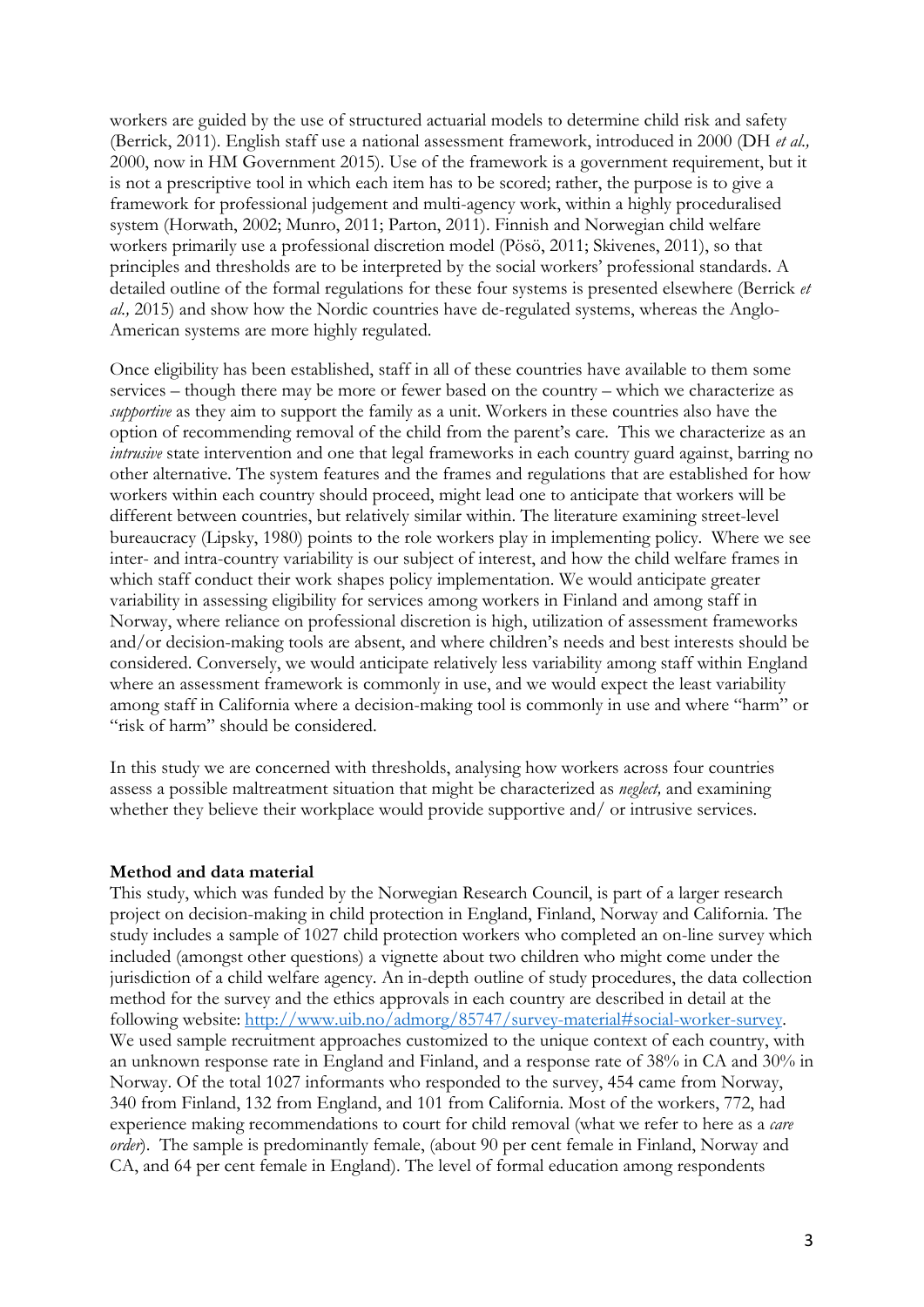varies. Most California workers (88%) have a Master's degree, compared to 58% in Finland, 51% in England and 9% in Norway. The workers in the English sample are younger, with a median age of 25-35 years, compared to a median of 36-45 years in the other countries. The English workers also had the shortest work experience in the child welfare system with a median of 1-4 years, whereas the other workers had a median of 5-9 years. The work place size, measured by number of welfare workers in full time positions, differ: in Finland the median size is 1-10 workers, in England 11-20 workers, in Norway 21-31 workers, and in CA 31-40 workers.

The child protection workers were presented with the following case vignette:

Please imagine that a principal at a school contacts your agency for a consultation about the following case:

Jon (11) and Mira (9) are living with their parents. Both mother and father have learning difficulties and mental health problems. The school is very concerned about the situation, and a psychologist has examined the children. She has concluded that Jon and Mira have serious problems with learning and they lack social skills. They are clearly lagging behind their peers, and this is confirmed by their test scores. The psychologist has stated that this is due to lack of stimuli and help from the parents, and the children need a lot of help and support. Further, the psychologist stated that the children lack basic social skills, especially Mira (9). The parents are socially withdrawn and cannot teach and show their children how to behave towards friends and other adults. The psychologist concludes that Mira and Jon are at significant risk of becoming as socially withdrawn as their parents.

Workers were given three statements based upon the limited information provided, and asked to rate them on a five point scale from strongly disagree (1) to strongly agree (5). The statements were: "It is my professional opinion that it is likely that Mira and Jon are being neglected by their parents." "In this situation my workplace would provide services for Jon and Mira." "In this situation my workplace would consider preparations for a care order."[1](#page-3-0)

The online survey was answered from February to June 2014. The survey took approximately 8- 12 minutes to answer. The survey questions were developed in British English by the four researchers making sure they were relevant in every child welfare system. The questions were translated into Norwegian, Finnish and US terms. The translations into Norwegian and Finnish were also language edited by a person not involved in the research project. The survey was tested by a small group of social workers in each country to ascertain that the questions, and the vignettes in particular, were realistic in each country.

We used SPSS and Stata for analysing the quantitative data, applying a pairwise mean-comparison two-tailed t-test between countries based on the mean values, and undertaking correlation analysis on the relation between demographic variables and the level of agreement on the variables. The detailed overview of coding of variables and statistical analysis together with a table displaying correlations tests with Kendall's Tau B and C are provided in tables A-E in the Appendix which is supplementary material for online hosting available at [http://www.uib.no/admorg/85747/survey-material#appendixes-to-articles.](http://www.uib.no/admorg/85747/survey-material#appendixes-to-articles) For the country difference analysis, we conducted an one-way anova mean comparison that displays significant country differences on all three statements (table F). Following this we applied the Tamhane's T2 test used for pairwise multiple comparisons of means between countries since the variances across the countries are significantly different (cf. tables G, H, and I).

1

<span id="page-3-0"></span><sup>1</sup> In the CA survey, the wording was: "In this situation my workplace would consider preparations for child removal."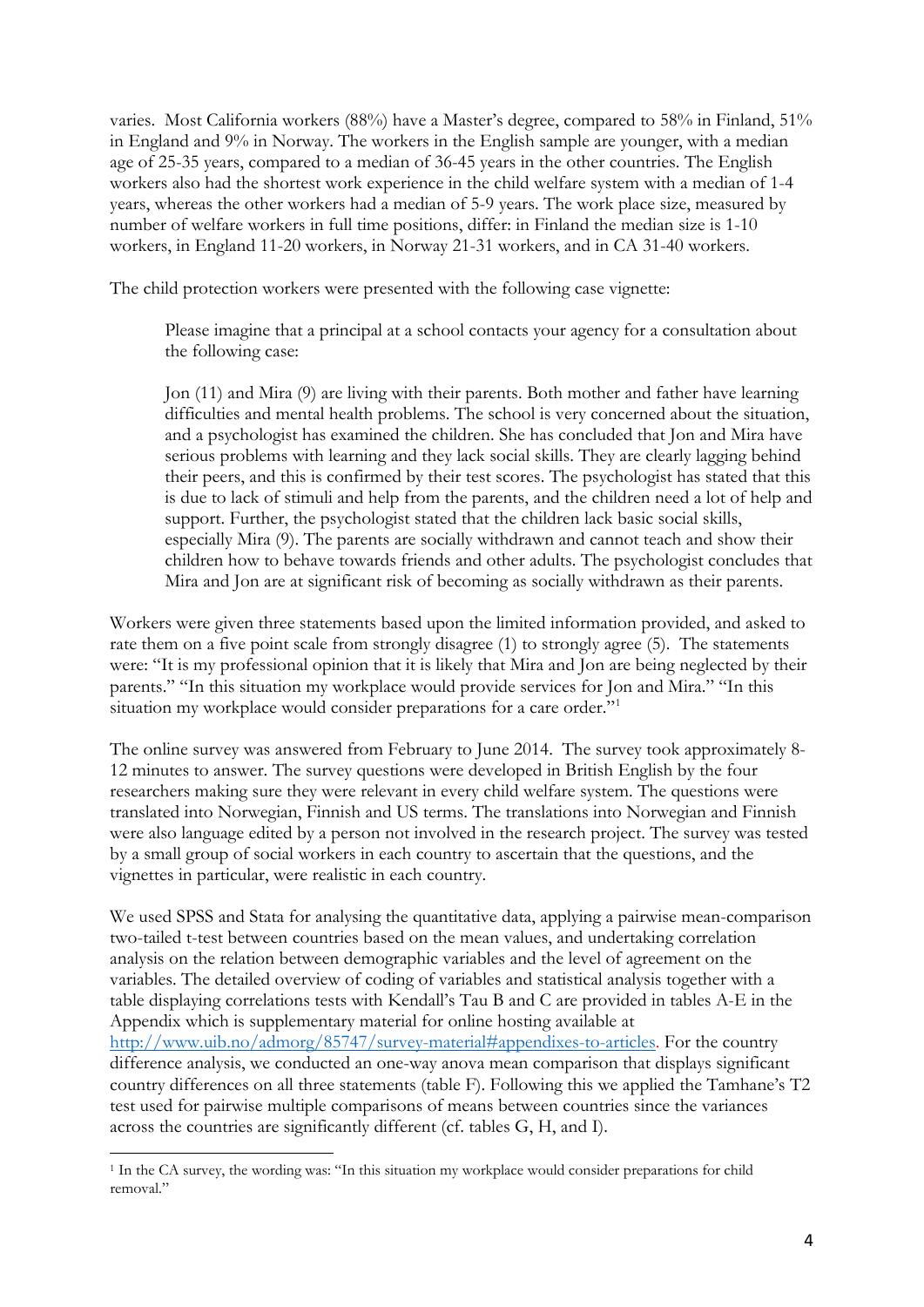In exploring the demographic variables, we can only measure correlations, and we depart from the anticipation that demographic variables are the independent variable. We report statistical significance at 1% (\*\*\*) and 5% (\*\*), with the awareness that 5% is considered to be at the margin of what is relevant to report as statistically significant. We also report the country results and the overall results in the findings section in per cent, merging the answer categories strongly agree and agree, and strongly disagree and disagree, ending up with three response categories.

We measured variation of response *within country samples* by categorizing as follows: "High variability within country (HWC)" is when approximately one-third of responses are distributed to each of the three response categories (agree/neither-nor/disagree). "Medium variability within country (MWC)" is determined when 50% - 66.5% of the responses are on one of the answer categories. "Low variability within country (LWC)" is when 66.6% or more of the responses are given to one of the answer categories.

To identify the degree of similarity or differences on responses *between countries*, we used the mean values and examine if there are significant differences between the samples (cf. tables F, G, H and I in Appendix).

The study, of course, has limitations. Our country samples are uneven and recruitment strategies varied, which makes it difficult to determine the generalizability of our findings. The survey relied on a vignette to tease out workers' assessments and considerations of a hypothetical, but realistic situation. Some authors have raised objections to the use of the vignette method related to realism, complexity, and whether the respondents' answers reflect actual practice (cf. Skivenes and Tefre, 2012). The vignette of Jon and Mira was presented without any country specific references to legislation or child protection protocols and could thus be considered unrealistic or simple from the point of view of street-level practice. However, neither the piloting of the survey nor any remarks in the open-ended comment field in the survey revealed such objections. The general nature of the vignette was needed in order to apply it in all countries. Vignettes have also been used successfully in other cross-country studies of practice and may be considered an appropriate strategy for understanding underlying principles of practice across divergent systems (e.g. Soydan, 1996; Benbenishty *et al.,* 2003; Skivenes and Stenberg, 2013). We cannot determine whether responses reflect actual practice, but they show staff considerations about a given situation.

### **Findings**

### *Eligibility: A situation of neglect?*

We asked workers to consider if they believed it was likely that Jon and Mira were being neglected by their parents. About half of the sample (47%) responded affirmatively (see Table 1). There are significant differences between the four countries in whether they consider the case to be about neglect or not. Based on the mean analysis and comparison, there are significant country differences  $(p<.01)$ , with CA workers least likely to perceive the case as one of neglect (13%), Finnish workers next (35%), then English (47%) and Norwegians most likely (63%) (cf. Table 1 below and Table 5 below showing mean values, and table A in the Appendix displaying significant differences). The variation between workers within each country sample is highest for Finland, followed by England and CA, and the least variation within the Norwegian sample.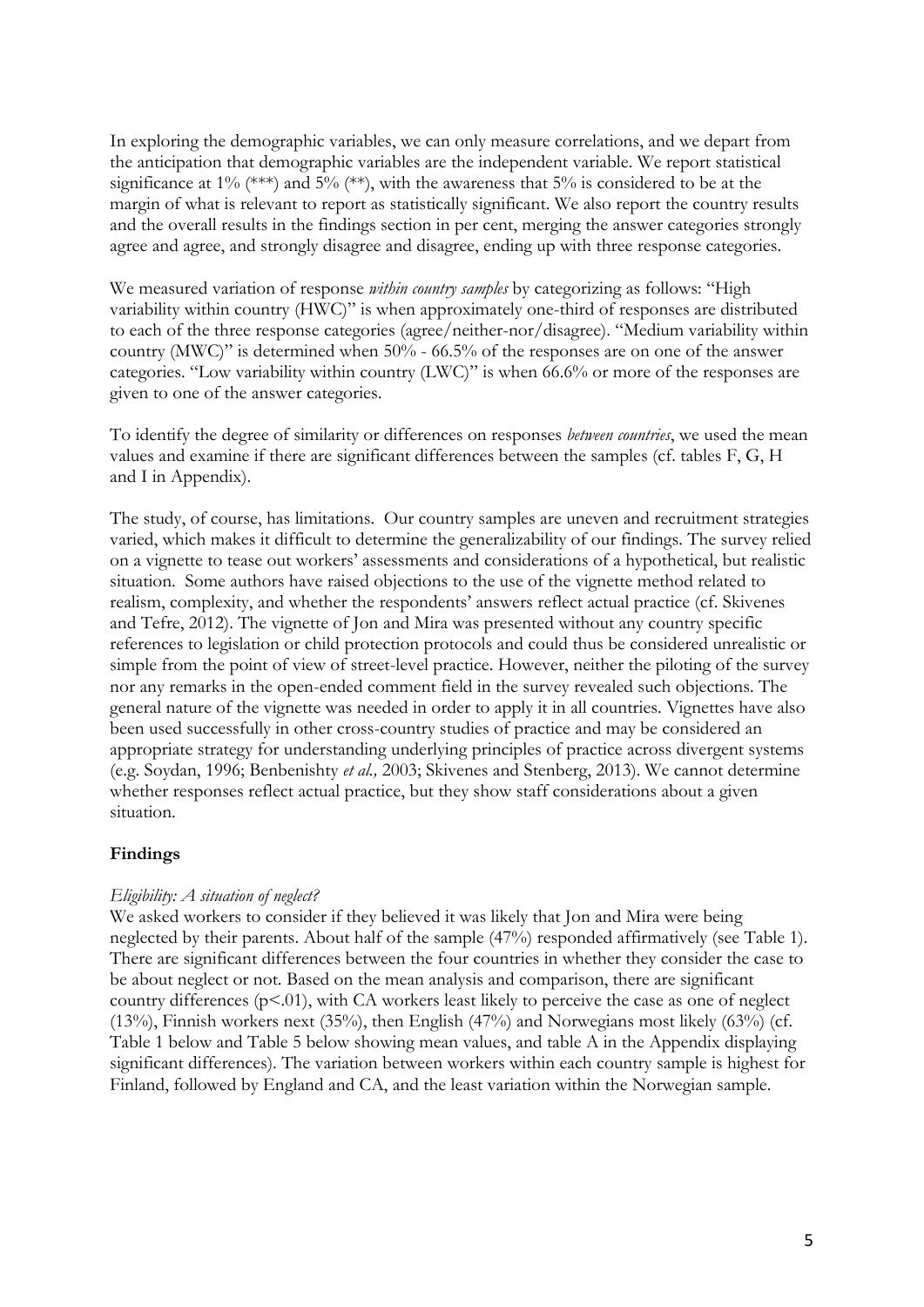|                      | Norway    | Finland   | England   | CA        | All        |
|----------------------|-----------|-----------|-----------|-----------|------------|
| Strongly agree/Agree | 63,4%     | 35,1      | 46,9      | 12,9      | 47,0       |
| Neither disagree nor |           |           |           |           |            |
| agree                | 31,6%     | 32,7      | 31,5      | 30,7      | 31,9       |
| Strongly             |           |           |           |           |            |
| disagree/Disagree    | $5,1\%$   | 32,1      | 21,5      | 56,4      | 21,1       |
| Total                | 100       | 100       | 100       | 100       | 100        |
|                      | $(N=453)$ | $(N=333)$ | $(N=130)$ | $(N=101)$ | $N = 1017$ |

**Table 1.** *It is my professional opinion that it is likely that Mira and Jon are being neglected by their parents. Percent. N=1017.*

Exploring the demographic variables in relation to the neglect theme, respondents with longer experience in the system in England ( $p<01$ ) and in their present job in Norway ( $p<05$ ) were more likely to see the situation as neglect. For the English sample, older staff ( $p<0.05$ ) and staff with less education  $(p<0.01)$  were more likely to regard this situation as neglect. Finally, CA staff working at larger child welfare agencies were less inclined to regard this case as a neglect case (p<.05). The findings from the correlation analysis are displayed in the Appendix, Table B.

### *Supportive services: How will the child protection system respond?*

We asked workers what they believed their workplace would do in the case of Jon and Mira, and 84% indicated that supportive services would likely be provided (see Table 2 below). There are country differences, as significantly fewer English workers answered affirmatively (55%) though there was variability within this sample, followed by 77% of the California workers, and 85% of the Norwegian workers. Almost all (95%) of the Finnish staff thought that services would be provided. Differences between the countries are significant  $(p<.01)$ . It is worth noting that support might be given to the parents via services for adults with learning difficulties or mental health problems, as well as or instead of child welfare services: but workers were asked to say whether their workplace would provide services as part of child protection. There are few variations between workers within each country sample, except for the English sample.

|                      | Norway    | Finland   | England   | CA        | All        |
|----------------------|-----------|-----------|-----------|-----------|------------|
| Strongly agree/Agree | 85,3%     | $95,2\%$  | 54,6%     | 77,0%     | 83,8%      |
| Neither disagree nor |           |           |           |           |            |
| agree                | 11,8%     | $2,1\%$   | 17,7%     | $11,0\%$  | 9,3%       |
| Strongly             |           |           |           |           |            |
| disagree/Disagree    | 2.9%      | 2,7%      | 27,7%     | 12,0%     | 6,9%       |
| Total                | 100       | 100       | 100       | 100       | 100        |
|                      | $(N=449)$ | $(N=333)$ | $(N=130)$ | $N = 100$ | $(N=1012)$ |

**Table 2.** *In this situation my workplace would provide services for Jon and Mira. Per cent. N=1012.*

Exploring the demographic variables in relation to providing services, Norwegian staff with more education were somewhat more likely  $(p<.05)$  to answer that their agency would provide services, and those with greater years of employment in child welfare were less inclined to suggest services  $(p<.01)$ . Amongst the English staff, those of older age  $(p<.01)$  and more years of experience in the child welfare system  $(p<0.01)$ , and working at larger agencies  $(p<0.05)$ , were more likely to answer that their agency would provide services. English staff with more education were less likely to say that their agency would provide services  $(p<0.01)$ . The findings from the correlation analysis are displayed in the Appendix, Table B.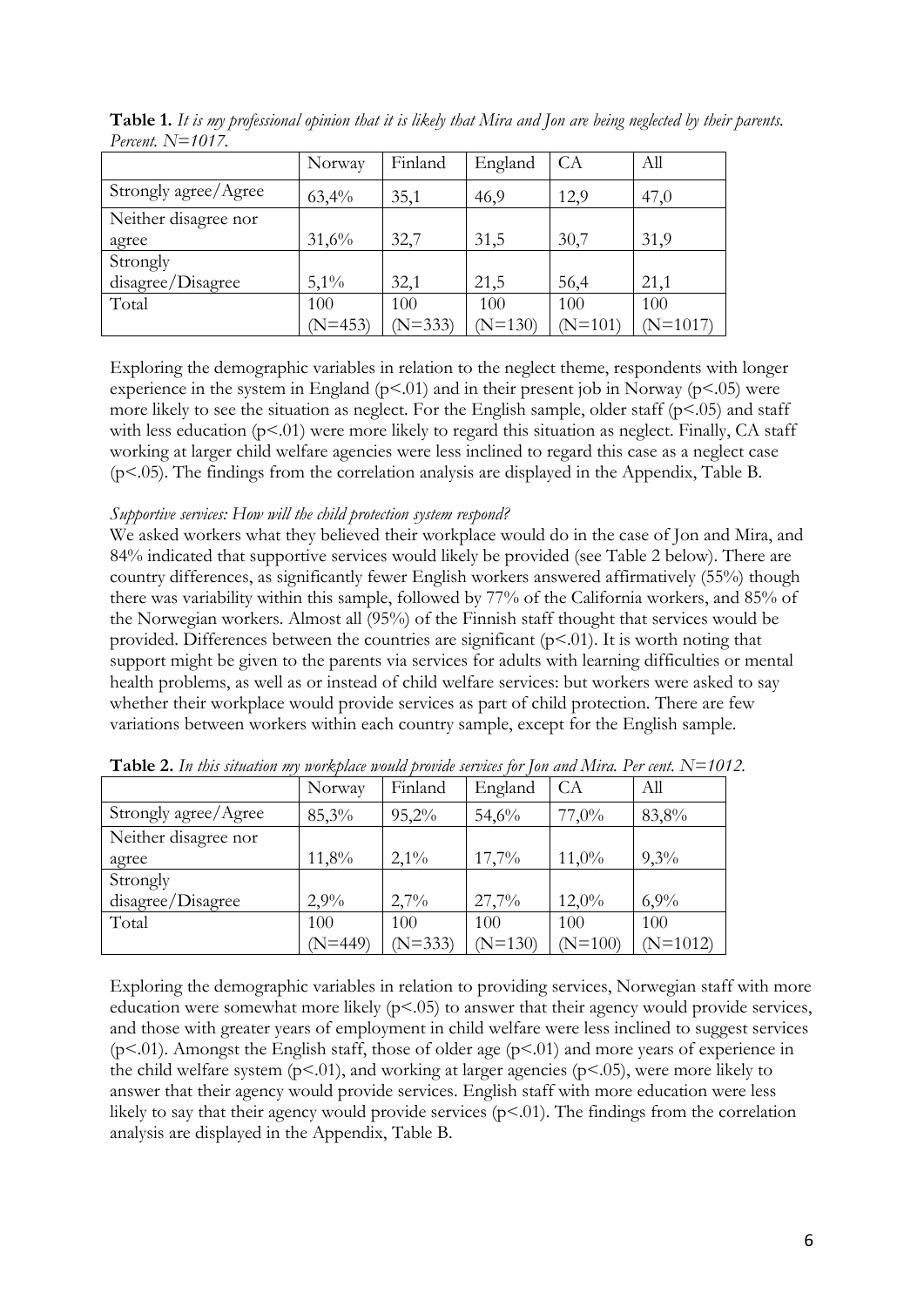## *Intrusive services: Considerations for a care order?*

Asked if such a case would signal a possible care order or child removal, 29% overall responded affirmatively (see Table 3). Almost none of the California (2%) or Finnish (7%) workers indicated that the Jon and Mira case would elicit such considerations. About one-quarter (23%) of English workers indicated that such a case might qualify, and about half (54%) of Norwegian staff might consider a care order, though again, we see variability within the English sample and also between the Norwegian respondents.

|                      | Norway    | Finland   | England   | CA        | All        |
|----------------------|-----------|-----------|-----------|-----------|------------|
| Strongly agree/agree | 53,8      | 6,9       | 23,1      | 2,0       | 29,4       |
| Neither disagree nor |           |           |           |           |            |
| agree                | 27,7      | 19,0      | 26,9      | 19,0      | 23,9       |
| Strongly disagree/   |           |           |           |           |            |
| disagree             | 18,6      | 74,1      | 50,0      | 79,0      | 46,7       |
| Total                | 100       | 100       | 100       | 100       | 100        |
|                      | $(N=452)$ | $(N=332)$ | $(N=130)$ | $(N=100)$ | $(N=1014)$ |

**Table 3.** *In this situation my workplace would consider preparations for a care order. Per cent. N=1014.*

Exploring the demographic variables in relation to considering care order proceedings, Finnish and Norwegian staff with longer employment in their present job ( $p$ <.05), or in the system (p<.05) for Norwegian staff, were more likely to answer that their agency would consider a care order. The same is the case for Norwegian staff of older age (p<.05), and Norwegian staff with more experience in care order preparations (p<.01). English staff with higher education were less likely to say that their agency would consider a care order  $(p<0.01)$ . CA staff working at larger agencies were less inclined to answer that their agency would consider a care order  $(p<.01)$ . An overview of the analysis is presented in the Appendix, Table B.

### *Similarities within child welfare systems*

As to the question of similarities or differences *within* each country sample, we find that in two of the country samples, Finland and CA, workers have predominantly similar responses to the questions, as indicated with low variability on two of the choices in Table 4 below. The Norwegian sample has some variability among staff. The English sample of workers stand out, showing medium or high variation on each of the choices.

| $\sim$ while the prison connect providence the residence |           |         |           |           |  |  |
|----------------------------------------------------------|-----------|---------|-----------|-----------|--|--|
|                                                          | Norway    | Finland | England   | <b>CA</b> |  |  |
| Neglect?                                                 | Medium WC | High WC | High WC   | Medium WC |  |  |
| In-home services?                                        | Low WC    | Low WC  | Medium WC | Low WC    |  |  |
| Consider care                                            | Medium WC | Low WC  | Medium WC | Low WC    |  |  |
| order?                                                   |           |         |           |           |  |  |

**Table 4.** *Within-country variability in responses*

### *Similarities between child welfare system types*

Examining whether countries with the same child welfare system have similar perceptions and reactions to the vignette, it is clear that there are significant differences between the countries on all of their responses except for one in which Finland and CA – two distinct child welfare system types - responded similarly about the unlikely need for an intrusive response (cf. table I in appendix). Finland and England are closer in their assessments on the question of neglect, in between Norway (very likely to consider the case as neglect) and CA (very unlikely to consider the case as neglect). The only place where we see convergence across systems is on the question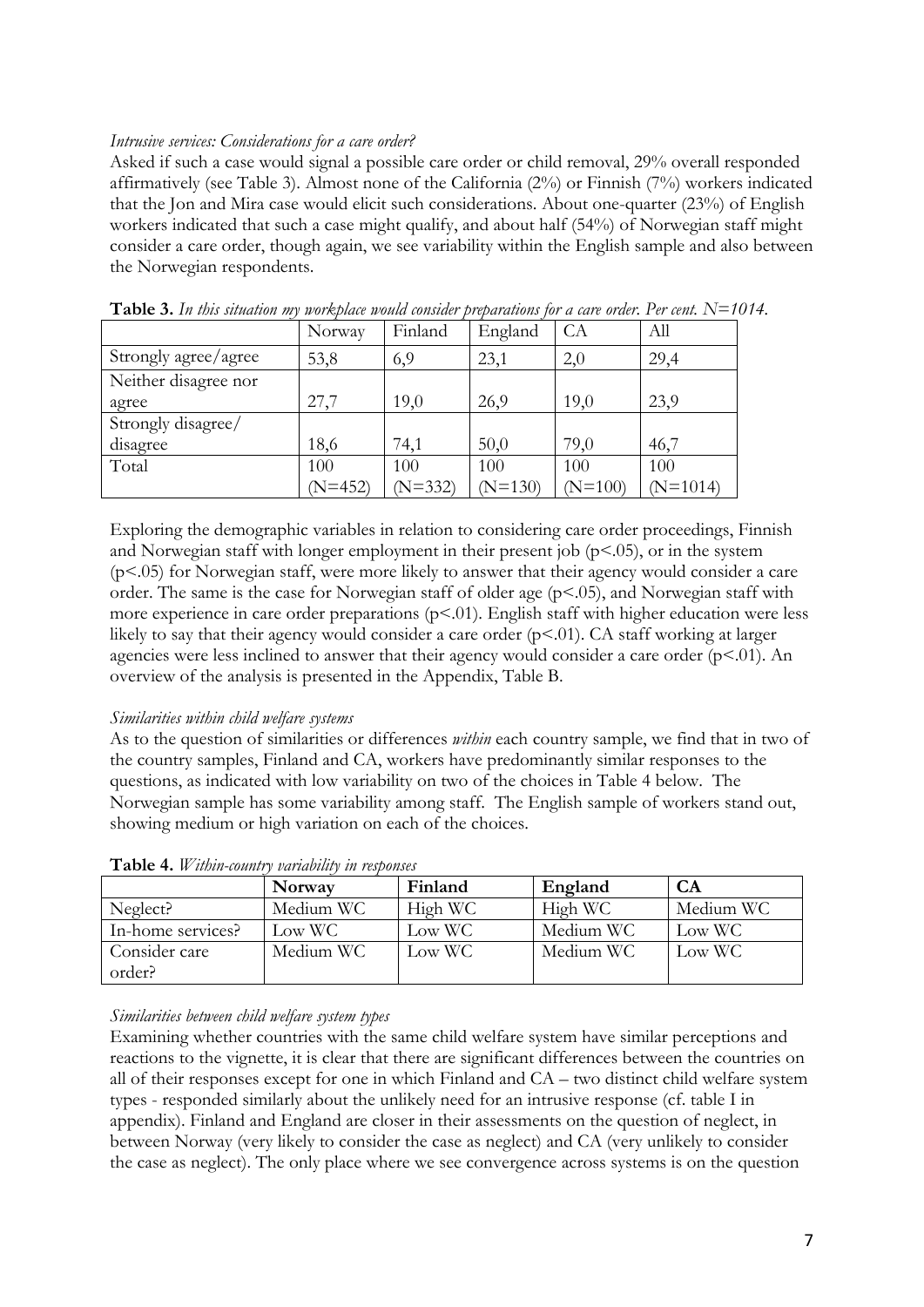of providing services. Norway and Finland are especially likely to recommend services, and England and CA are clearly less likely to do so (cf. table H in Appendix).

|                                                     | Statements                              | Norway | Finland | England | CA   | Total |
|-----------------------------------------------------|-----------------------------------------|--------|---------|---------|------|-------|
| My<br>professional<br>opinion $\left[\ldots\right]$ | They are neglected by<br>their parents  | 3,69   | 3,04    | 3,30    | 2,51 | 3,31  |
| My workplace                                        | Provide services for<br>Jon & Mira      | 4,27   | 4,53    | 3,46    | 3,87 | 4,21  |
| <i>would</i> $\left\lceil \ldots \right\rceil$      | Consider preparations<br>for care order | 3,50   | 2,07    | 2,63    | 1,88 | 2,76  |
|                                                     | N (highest reported) $=$                | 453    | 333     | 131     | 101  | 1018  |

**Table 5**. Reported mean for all countries and total. Strongly disagree = 1; Disagree = 2; Neither agree nor disagree  $= 3$ ; Agree  $= 4$ ; Strongly agree  $= 5$ . N=1018.

### **Discussion**

The findings show notable differences between the countries in whether staff would assess this possible situation as a case of child *neglect;* and whether their agency would provide *supportive*  services and consider undertaking more *intrusive* action.

### *Thresholds*

There are significant differences between the countries regarding the assessment of the children´s situation in this scenario. We asked specifically if it was a likely neglect case, and this may explain some of the differences. The reluctance among Finnish staff to categorize Jon and Mira's difficulties as child neglect reflects the country's hesitation to use the term 'neglect' in general, and in particular to frame parents' behaviour as neglectful (Pösö, [2](#page-7-0)015)<sup>2</sup>. Categorization of 'neglect' is not necessary for a child welfare system response; it is thus plausible that the Finns define the central concerns of this family differently, because they still regard the family as being in need of services. The relatively high scores among the English staff may be due to the policy focus in England on raising the profile of neglect cases in recent years (e.g. Brown and Ward, 2012). The Norwegian sample scores the highest on defining the situation for the children as neglect, and this is in accordance with the thresholds in the Norwegian Child Welfare Act (1992) (section 4-4), which states "The child welfare service shall, when the child, due to conditions at home or for other reasons, is in particular need of assistance...". The focus here is the child's particular needs, and it is not limited to a specific diagnosis or causal condition; "particular needs" will typically include neglect situations. The relatively low score in California is likely because of the high threshold for intervention, the focus on risk reduction, and the definition of maltreatment tied to harm or risk of harm.

*Supportive services*

1

<span id="page-7-0"></span><sup>&</sup>lt;sup>2</sup> The Finnish responses may also reflect the formulation of the question about whether Jon and Mira were neglected by the parents which, when translated into Finnish, highlights the (neglectful) agency of the parents. A question about Jon and Mira being neglected might have received different responses.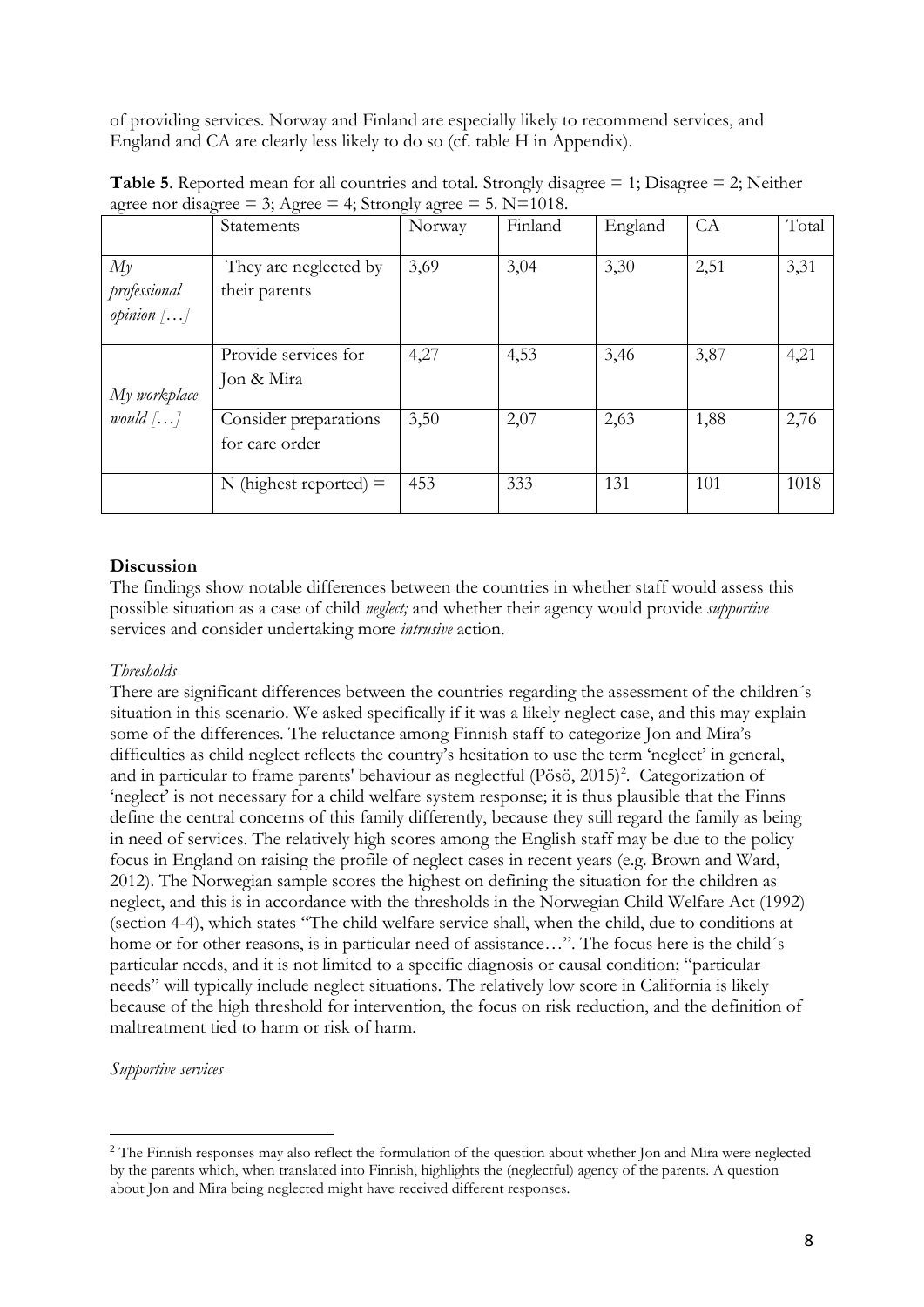We see few differences between countries about whether supportive services might be offered. The substantial majority of workers in all countries, except England, indicate they would provide in-home services. This is what would be expected for the two Nordic countries, given their family service-based systems. Findings are more surprising among the California sample. We anticipate that the "services" indicated by staff are those provided by NGOs and other local agencies to which families might be referred. Family members would be responsible for seeking out these local resources. In the other three countries service provision typically would be offered by the child welfare agency. Staff perspectives in England are likely because of the high thresholds required to access a service from a local authority child welfare agency (because of the need to prioritise in the face of high demand and limited resources). Although about half of the workers in England consider Jon and Mira's case as neglect, their responses may suggest that the family would be referred to alternative 'early help' agencies (HM Government, 2015).

#### *Intrusive action*

The large majority of workers, except Norwegians, would not consider separating Jon and Mira from their parents. We can only speculate on the reasons why the Norwegians stand out in this comparative analysis. We know that Norway has approximately the same rate of children placed out-of-home as Finland (and Canada, Switzerland and Denmark), so we would not expect Norwegian child welfare workers to be more inclined to remove children compared to the Finnish workers. The Norwegians may be reflecting 'two-track' thinking in the case of Jon and Mira, indicating that if in-home-services do not help they are prepared to take the next step. The age of the children indicate that the children have received services over time, and thus workers may consider if the services are providing sufficient support to the children. Another explanation might be related to Norwegian workers' trust in their child welfare system and the out-of-home placements that they provide. Consequently, this level of intervention is seen as being potentially supportive. Finally, another part of the explanation might be related to a normative dimension and the standards that Norwegians set for children´s upbringing and future abilities to make a living for themselves. The sentiment is that children are not supposed to do poorly, and if the child welfare system can do something, it should - even though it brings with it a removal with very uncertain outcomes.

#### *Similarities or differences within country samples*

We expected that workers from Finland and Norway would have more variation *within* their samples. Without strict procedures and decision-making models, staff have greater room for professional discretion in decision-making. We anticipated the opposite for the California and English workers because of their tighter decision-making models and procedures (possibly with more variability from the workers in England because their assessment framework is not as prescriptive as the California system). Confirming our expectations, the California sample showed the least variation, indicating the streamlining impact of a tight decision-making model. The other three countries were all in contrast to our expectations. The findings show that overall the Norwegian and the Finnish samples had slightly more variation in their responses than the CA sample. For the Norwegians, the responses are most clearly split on the issue of preparing a care order, and the Finnish sample was most clearly split on the assessment of neglect. Both countries showed only little variation in providing in-home services, which is the typical child welfare response in these systems. It is also intriguing that workers from England, in a system with such comprehensive procedures, show such a range of views. In fact, the high degree of variation in the English system has long been a regular finding of child welfare research (e.g. Packman *et al.,* 1986; Packman and Hall, 1998; Dickens *et al.,* 2007; Sinclair *et al.,* 2007). It may seem surprising that workers accustomed to a professional discretion model display a higher degree of uniformity in responses compared to staff accustomed to applying assessment models. The current study did not explicitly investigate this, but we wonder whether the strength of the wider value and system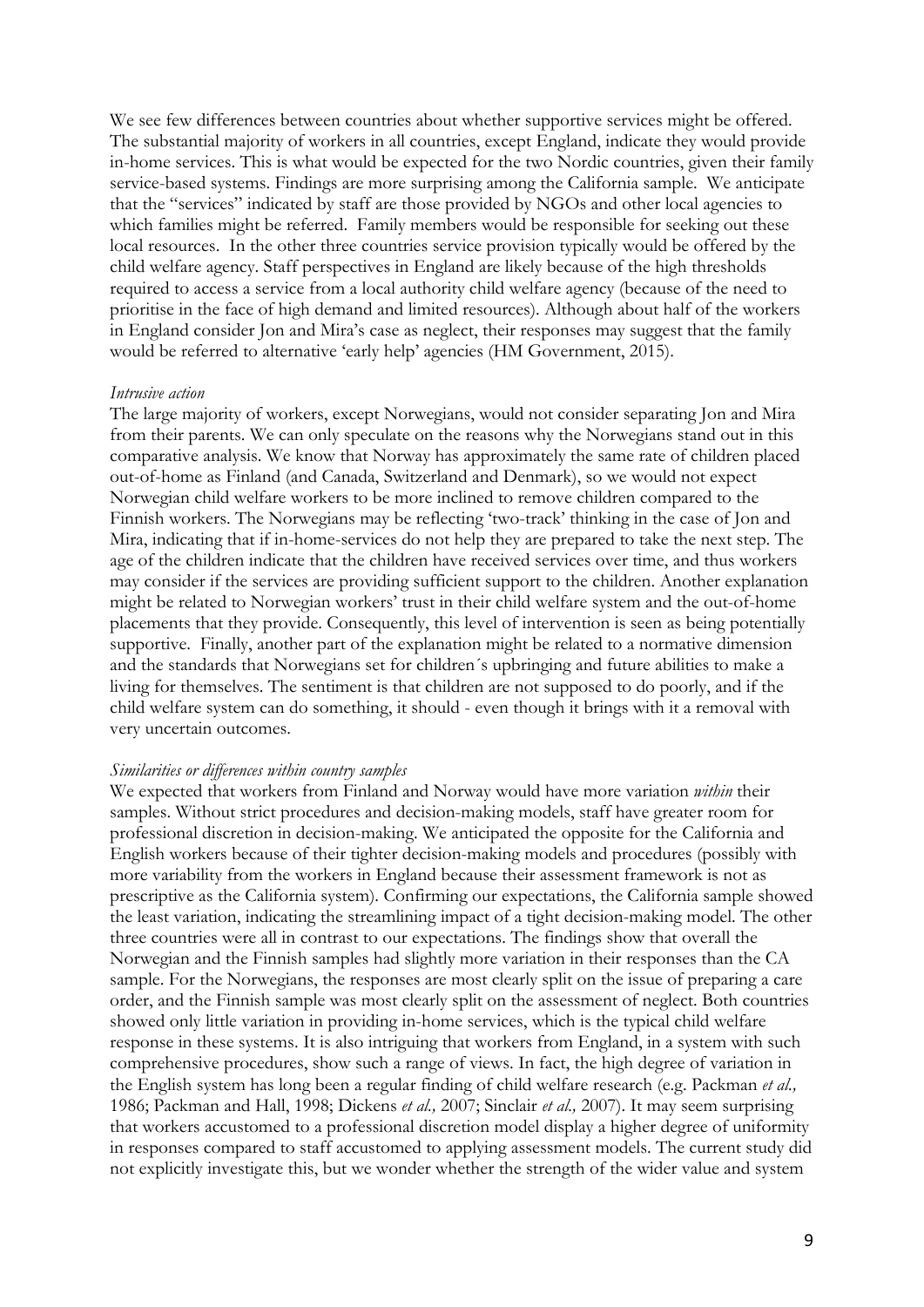features, such as the welfare state arrangement and family values in the countries, can shed light on this. For example, the general population's confidence in the child protection system is higher in Norway and Finland than in England and the United States (Juhasz and Skivenes 2016), which may reflect different value systems (Warner, 2015) and which may shape practitioners' views (Benbenishty *et al.,* 2015). Of course effective professional training and good supervision – or coworking as in the Finnish system – are other factors that may influence the degree of variation in assessments and decision-making.

The main point concerning variation, whether in a proceduralised or professionalised system, is that it should be minimized based upon the principles of predictability and legality, and that the rule of law would argue that similar cases should be treated equally. It may be problematic if or when there is substantial variation between workers in assessments of risk and in determining state action (cf. Bolton and Lennings, 2010; Munro, 1999). Of course this study, reliant on a limited case vignette, does not show actual variability in practice, but clearly suggests an area worthy of further empirical investigation.

#### *Service oriented vs. risk oriented systems*

Due to the system orientations of the countries under study and previous research, we expected respondents from Norway and Finland to show similarities to one another. We anticipated that workers in these countries would be likely to define Jon and Mira's circumstances as neglectful, that respondents would be highly likely to indicate that services would be provided, but unlikely to suggest that care order proceedings would be warranted. In contrast, we expected respondents from California and England to reflect their more risk-oriented child protection systems, but with England leaning toward the Nordic systems in terms of service orientation. The findings only partially confirm our expectations. The striking example of lack of system similarities is that Finland and CA (USA), the two most dis-similar child welfare systems, pair up on the unlikelihood of an intrusive state intervention. However, the reasons for these similar responses are probably quite different. In California, it is likely because of the high threshold for intervention that would define this case as ineligible for a public child welfare service response. In Finland, it is probably quite the opposite, with a low threshold for providing services, and the vocabulary of neglect not being necessary for the provision of services for a long period of time. The results from the present study indicate that there are differences between Norway and Finland that merit further examination. There is little comparative research on Finland and Norway, and none on risk assessment and decision-making within these countries. The differences in professional education of child welfare workers and its impact on assessment, among other issues, need further attention.

The exploratory examination of background variables suggests some associations to consider. Seniority in the workplace or in the system was related (in Norway and England), to greater uniformity of agreement among staff. In Norway, we also see higher education correlated with more similarities of views between workers (though not so in England). In the CA sample workplace size was correlated, as smaller units reported higher agreement on statements. The relevance of the background variables is not easily explained, but they give us indications of variables to explore in country samples in other studies, and to examine more closely how these interact with proceduralised or professionalised decision-making models (Drury-Hudson, 1999; Benbenishty *et al.,* 2015).

### **Conclusion**

Overall, the similarities and differences between and within these four countries do not easily fit pre-determined categories and do not necessarily align with the child welfare system orientations in which staff are nested. This needs further examination and explanation, and may call for a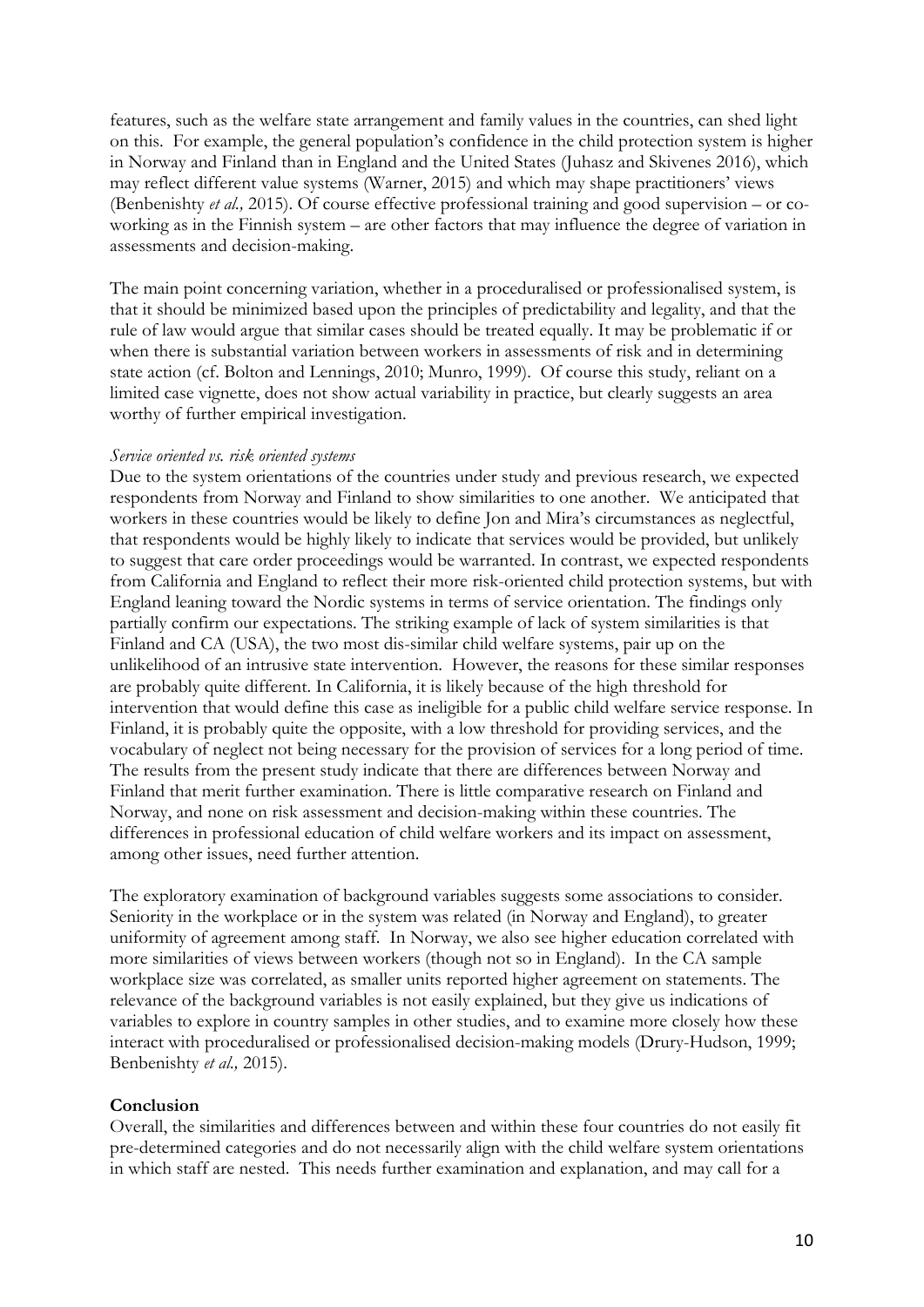revision of the traditional categorisations of child welfare system orientations. It is worth exploring whether there are other features that can be used to give more nuance to the established categories of family service orientation and child protection orientation. Perhaps the simple answer is that an overarching categorisation does not (and is not intended to) grasp the details and subtleties within countries. However, the results align more closely in the child protection frame of the US, where staff have more narrow conceptualizations of child welfare involvement and more tightly defined thresholds for intervention. The decision-making tools in use in most California counties may also limit workers' professional discretion, and may also standardise common understandings of maltreatment and neglect – socially constructed phenomena with a wide range of interpretations across culture and context. However, the influence of comprehensive procedures in standardising understandings is not evident in the English sample, which may reflect a system that is also service-oriented and considers the child´s wider needs and wellbeing. Determining a nation-specific response that is both uniform *and* considerate of children and families within that country context is the ideal to which we may aspire. In many cases it would also matter which agency or worker met them. This suggests that differential treatment of children and their families will occur, and that the response they get may depend, ultimately, on the judgement of the individual worker they meet.

#### **References**

- Arts W, Geliessen J. 2002. Three Worlds of Welfare Capitalism or More? A State-of-the-art Report. *Journal of European Social Policy* **12**(2): 137-158.
- Aspalter C. 2011. The Development of Ideal-Typical Welfare Regime Theory. *International Social Work* **54**(6): 735-750.
- Benbenishty R, Osmo R, Gold N. 2003. Rationales Provided for Risk Assessments and for Recommended Interventions in Child Protection: A Comparison between Canadian and Israeli Professionals. *British Journal of Social Work* **33**(2): 137-155.
- Benbenishty R, Davidson-Arad B, Lopez M, Devaney J, Spratt T, Koopmans C, Knorth E, Witteman C, Del Valle J, Hayes D. 2015. Decision making in child protection: An international comparative study on maltreatment substantiation, risk assessment and interventions recommendations, and the role of professionals' child welfare attitudes. *Child Abuse and Neglect* **49**: 63–75.
- Berrick JD. 2011. Trends and issues in the U. S. child welfare system. In *Child protection systems: International trends and orientations,* Gilbert N, Parton N, Skivenes M (eds). Oxford University Press: New York; 17-35.
- Berrick J, Dickens J, Pösö T, Skivenes M. 2015. Children´s involvement in care order decisionmaking: A cross-country analysis. *Child Abuse and Neglect* **49**: 128-141.
- Berridge D. 1997. *Foster Care: A Research Review.* Her Majesty's Stationery Office: London.
- Bolton A, Lennings C. 2010. Clinical Opinions of Structured Risk Assessments for Forensic Child Protection: The development of a Clinical Relevant Device. *Children and Youth Services Review* **32**(10): 1300-1310.
- Brown R, Ward H. 2012. *Decision-Making Within a Child's Timeframe: An Overview of Current Research Evidence for Family Justice Professionals Concerning Child Development and the Impact of Maltreatment.* Working Paper 16. Childhood Wellbeing Research Centre: Loughborough. Available: [www.education.gov.uk/publications/eOrderingDownload/CWRC-00117-](http://www.education.gov.uk/publications/eOrderingDownload/CWRC-00117-2012.pdf) [2012.pdf](http://www.education.gov.uk/publications/eOrderingDownload/CWRC-00117-2012.pdf) (6 October 2016).
- Burns K, Pösö T, Skivenes M (eds). 2017*. Child Welfare Removals by the State. A Crosscountry Analysis of Decision-Making Systems.* Oxford University Press: New York.
- DH (Department of Health), Department of Education and Employment, Home Office. 2000. *Framework for the Assessment of Children in Need and their Families*. The Stationery Office: London.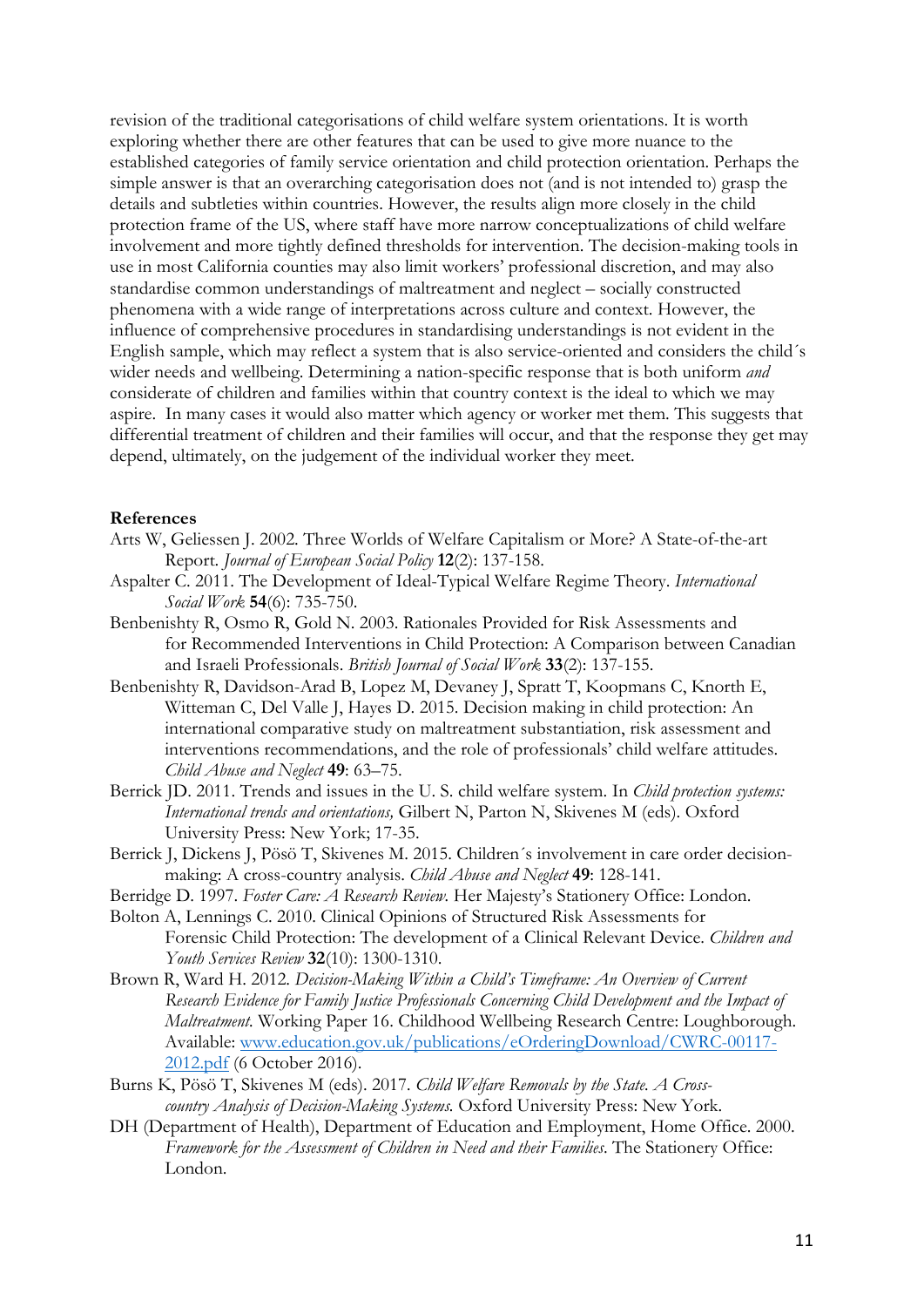- Dickens J, Howell D, Thoburn J, Schofield G. 2007. Children starting to be looked after by local authorities in England: an analysis of inter-authority variation and case-centred decision-making. *British Journal of Social Work* **37**(4): 597-617.
- Drury-Hudson J. 1999. Decision making in child protection: the use of theoretical, empirical and procedural knowledge by novices and experts and implications for fieldwork placement. *British Journal of Social Work* **28**: 147-169.
- Esping-Andersen G. 1990. *The Three Worlds of Welfare Capitalism.* Princeton University Press: Princeton.
- Ferguson H. 2003. Welfare, Social Exclusion and Reflexivity: The Case of Child and Woman Protection. *Journal of Social Policy* **32**(2): 199-216.
- Gilbert N, Parton N, Skivenes M (eds). 2011. *Child Protection Systems: International Trends and Emerging Orientations.* Oxford University Press: New York.
- HM Government. 2015. *Working Together to Safeguard Children.* Her Majesty's Government: London. Available: [http://www.workingtogetheronline.co.uk/index.html.](http://www.workingtogetheronline.co.uk/index.html) (6 October 2016).
- Horwath J. 2002. Maintaining a focus on the child? First impressions of the Framework for the Assessment of Children in Need and their Families in cases of child neglect. *Child Abuse Review* **11**: 195-213.
- Juhasz I, Skivenes M. 2016. Child welfare workers' experiences of obstacles in care order preparation: A cross-country comparison. *European Journal of Social Work .* DOI: 10.1080/13691457.2016.1256868\*
- Lipsky M. 1980. *Street-Level Bureaucracy: Dilemmas of the Individual in Public Services.*  Russel Sage Foundation: New York.
- Lynch D, Burns K (eds). 2012. *Children's rights and child protection: Critical times, critical issues in Ireland.* Manchester University Press: Manchester.
- Munro E. 1999. Common Errors of Reasoning in Child Protection Work*. Child Abuse and Neglect* **23**(8): 745-758.
- Munro E. 2011. The Munro Review of Child Protection: Final Report: A Child Centered System. London: Department of Education. Available: <http://www.education.gov.uk./munroreview/> (6 October 2016).
- Norwegian Child Welfare Act 1992. *Act of 17 July 1992 No. 2 relating to Child Welfare Services (The child welfare act).* Ministry of Children, Equality and Social Inclusion: Norway.
- Packman J, Randall J, Jacques N. 1986. *Who Needs Care?* Blackwell: Oxford.
- Packman J, Hall C. 1998. *From Care to Accommodation: Support, Protection and Control in Child Care Services.* The Stationery Office: London.
- Parton N, Berridge D. 2011. Child Protection in England. In *Child Protection Systems: International Trends and Orientations*, Gilbert N, Parton N, Skivenes M (eds). Oxford University Press: New York; 60-85.
- Parton N. 2011. Child Protection and Safeguarding in England: Changing and Competing Conceptions of Risk and their Implications for Social Work. *British Journal of Social Work*  **41**(5): 854-875.
- Pösö T. 2011. Combatting Child Abuse in Finland: From Family to Child-Centered Orientation. In *Child Protection Systems*: *International Trends and Emerging Orientations,* Gilbert N, Parton N, Skivenes M (eds). Oxford University Press: New York; 112-130.
- Pösö T. 2015. How the Finnish Child Protection System Meets the Needs of Migrant Families and Children. In *Child Welfare Systems and Migrant Children,* Skivenes M, Ravinder B, Kriz K, Pösö T (eds). Oxford University Press: New York; 19-38.
- Rice D. 2013. Street-Level Bureaucrats and the Welfare State: Toward a Micro-Institutionalist Theory of Policy Implementation. *Administration and Society* **45**: 1048-1062.
- Sinclair I, Baker C, Lee J, Gibbs I. 2007. *The Pursuit of Permanence: A Study of the English Child Care System.* Jessica Kingsley: London.